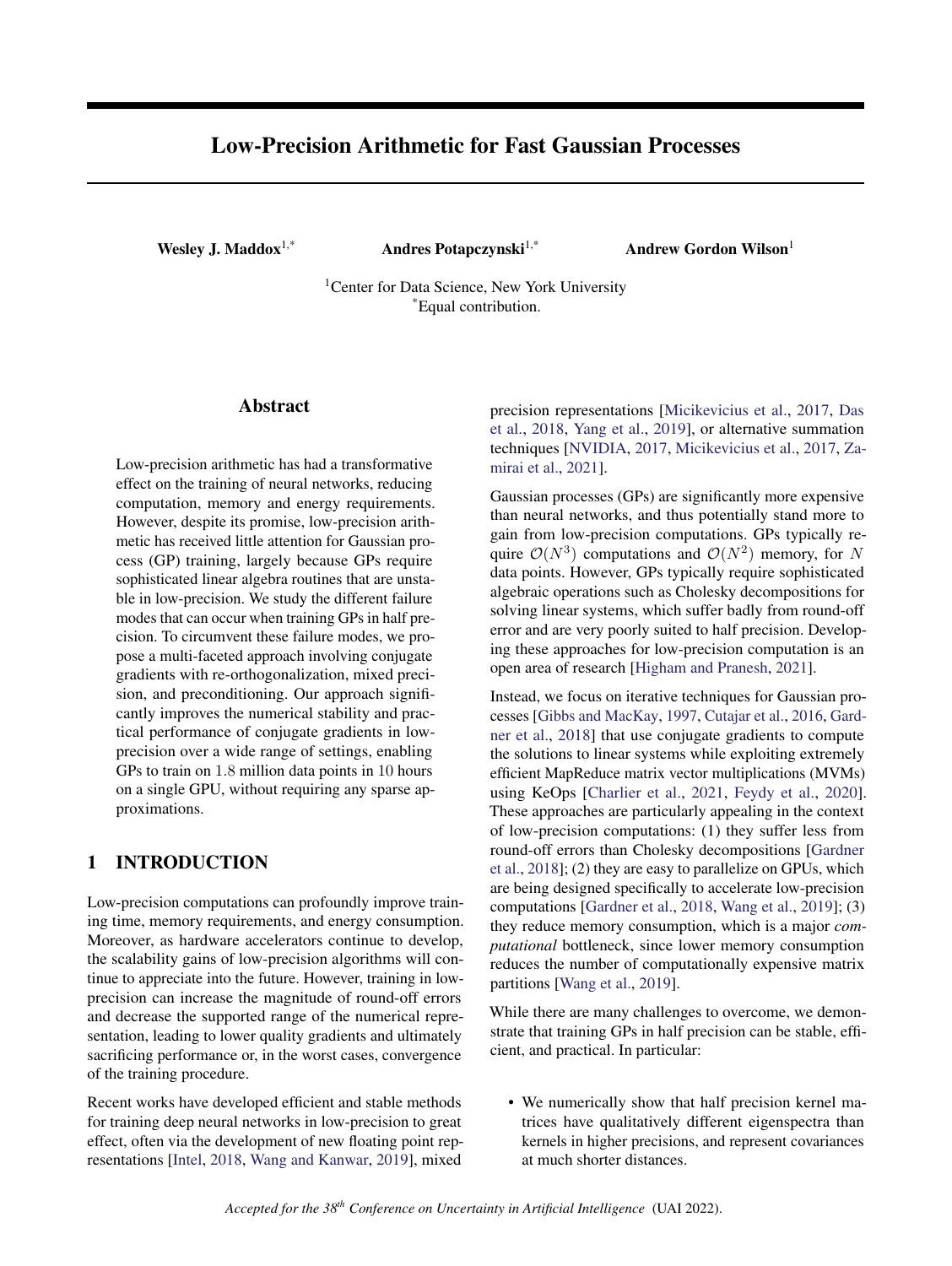- We empirically investigate the effect of kernel choice, CG tolerance, preconditioner rank, and compact support on stability in half precision.
- Based on these insights, we propose a new numerically stable conjugate gradients (CG) algorithm that converges quickly in half precision, particularly due to the use of re-orthogonalization, mixed precision and the logsumexp trick.
- We provide a powerful practical implementation of Gaussian processes in half precision that reduces training times on 1.8 million data point datasets to less than 10 hours on a single GPU, a major advance over recent CG milestones of 1 million data points in 3 days on 8 GPUs [\[Wang et al.,](#page-9-6) [2019\]](#page-9-6).
- We release code at [https://github.com/](https://github.com/AndPotap/halfpres_gps) [AndPotap/halfpres\\_gps](https://github.com/AndPotap/halfpres_gps).

### 2 PRELIMINARIES

We briefly introduce background on different floating point precision representations, and on Gaussian processes. We also review how solving linear systems can be viewed as an optimization problem, and present conjugate gradients as an accelerated linear solver.

#### 2.1 NUMERICAL PRECISION

Modern computer architectures represent numbers in floating point precision, often with either 32-bit (single) or 64-bit (double) precision [\[Kahan,](#page-9-7) [1996\]](#page-9-7). *Single precision* uses 1 bit for the sign of the number  $(s)$ , 8 bits for the exponent  $(e)$ , and 23 bits for the mantissa (or significant,  $m$ ). Then, the value of a number is represented as

value 
$$
(s, e, m) = (-1)^s \times 2^{e-127} \times 1.m
$$

where  $s \in \{0,1\}$ ,  $e \in \{0, \dots, 255\}$  and  $m\{1, \dots, 1 +$  $\sum_{i=1}^{23} 2^{-i}$ . *Single precision* can then represent values from  $\overline{\pm (2 - 2^{-23})} \times 2^{127} \approx \pm 3.4028235 \times 10^{38}$  and measure small numbers, in absolute value, of the order of  $2^{-126} \approx$  $1.175 \times 10^{-38}$ . The round-off error is approximately of  $2^{-24} \approx 6 \times 10^{-8}$  (Chapter 2.5, [Watkins](#page-10-3) [\[2010\]](#page-10-3)).

In contrast, *half precision*, a representation with 16-bits, uses 1 bit for the sign, 5 bits for the exponent and 10 bits for the mantissa (or significant). Using again  $s$ ,  $e$  and  $m$  to represent the previous bits, we obtain the following representation

value 
$$
(s, e, m) = (-1)^s \times 2^{e-14} \times 1.m
$$

where  $s \in \{0,1\}$ ,  $e \in \{0, \dots, 255\}$  and  $m\{1, \dots, 1 +$  $\sum_{i=1}^{10} 2^{-i}$ . Immediately we see that the range of values decreases to  $\pm (2 - 2^{-10}) \times 2^{17} \approx \pm 2.620 \times 10^5$  and that the lowest value that can be represented is  $2^{-14} \approx$ 

 $6.1035 \times 10^{-5}$ . The round-off error is now significantly higher as well, on the order of  $2^{-14} \approx 10^{-4}$ . Much modern hardware attempts to reduce the round-off error via fused multiply-and-accumulate (FMAC) compute units to accumulate operations at higher precisions [\[NVIDIA,](#page-9-2) [2017,](#page-9-2) [Zamirai et al.,](#page-10-2) [2021,](#page-10-2) [Micikevicius et al.,](#page-9-1) [2017\]](#page-9-1). We also note the existence of the bfloat16 standard [\[Intel,](#page-9-0) [2018\]](#page-9-0), which uses a slightly different representation, preserving the range of single precision, while using fewer bits in the mantissa, thereby trading off the range for increased round-off error.

#### 2.2 GAUSSIAN PROCESSES

We consider regression tasks on observed data  $D =$  $\{(\mathbf{x}_i, y_i)\}_{i=1}^N$  for  $\mathbf{x}_i \in \mathbb{R}^D$  and  $y_i \in \mathbb{R}$ . The Gaussian process (GP) model for the data is

<span id="page-1-0"></span>
$$
f(\cdot) \sim \mathcal{GP}(m(\cdot), k(\cdot, \cdot)),
$$
  

$$
y_i = f(\mathbf{x}_i) + \epsilon_i, \quad \epsilon_i \sim \mathcal{N}(0, \sigma^2)
$$

where  $k_{\theta}(\cdot, \cdot)$  is the covariance kernel,  $m(\cdot)$  is the mean function (in the next equations we assume it set to zero without loss of generality) [\[Rasmussen and Williams,](#page-9-8) [2008\]](#page-9-8). We train the kernel hyperparameters,  $\theta$ , by minimizing the negative log marginal likelihood:

$$
\mathcal{L}(\theta) = -\log p(\mathbf{y}|\mathbf{X}; \theta)
$$
  
=  $\frac{1}{2}\log |\tilde{\mathbf{K}}| + \frac{1}{2}\mathbf{y}^T\tilde{\mathbf{K}}^{-1}\mathbf{y} + \frac{N}{2}\log(2\pi)$  (1)

where  $\tilde{\mathbf{K}} \in \mathbb{R}^{N \times N}$  is the Gram matrix of all data points with diagonal observational noise

<span id="page-1-1"></span>
$$
\tilde{\mathbf{K}}_{i,j} = (\mathbf{K} + \sigma^2 I)_{i,j} = k(\mathbf{x}_i, \mathbf{x}_j) + \sigma^2 \mathbb{I}_{i=j},
$$

representing the evaluated covariance matrix as K. To perform hyperparameter estimation of  $\theta$ , we need to compute the gradient of the loss function, which is given by

$$
\nabla_{\theta} \mathcal{L} = \frac{1}{2} \text{Tr} \left( \tilde{\mathbf{K}}^{-1} \nabla_{\theta} \tilde{\mathbf{K}} \right) - \frac{1}{2} \mathbf{y}^T \tilde{\mathbf{K}}^{-1} \left( \nabla_{\theta} \tilde{\mathbf{K}} \right) \tilde{\mathbf{K}}^{-1} \mathbf{y}
$$

$$
\approx \frac{1}{M} \sum_{i=1}^{M} \mathbf{z}_i^{\top} \tilde{\mathbf{K}}^{-1} \nabla_{\theta} \tilde{\mathbf{K}} \mathbf{z}_i) - \frac{1}{2} \mathbf{y}^T \tilde{\mathbf{K}}^{-1} \left( \nabla_{\theta} \tilde{\mathbf{K}} \right) \tilde{\mathbf{K}}^{-1} \mathbf{y}
$$
(2)

where the first line is the result of classical matrix derivatives [\[Rasmussen and Williams,](#page-9-8) [2008\]](#page-9-8) and the second line comes from the application of Hutchinson's trace estimator [\[Gibbs and MacKay,](#page-9-4) [1997,](#page-9-4) [Gardner et al.,](#page-9-5) [2018\]](#page-9-5). The limiting time complexity is that of computing  $\mathbf{v} = \tilde{\mathbf{K}}^{-1} \mathbf{y}$ , which costs  $\mathcal{O}(N^3)$  operations and space when using the Cholesky decomposition [\[Rasmussen and Williams,](#page-9-8) [2008\]](#page-9-8). Instead, [Gibbs and MacKay](#page-9-4) [\[1997\]](#page-9-4) and then [Gardner et al.](#page-9-5) [\[2018\]](#page-9-5), proposed to use conjugate gradients (CG) to compute these linear systems, reducing the time complexity down to  $\mathcal{O}(J N^2)$ , for J steps of conjugate gradients.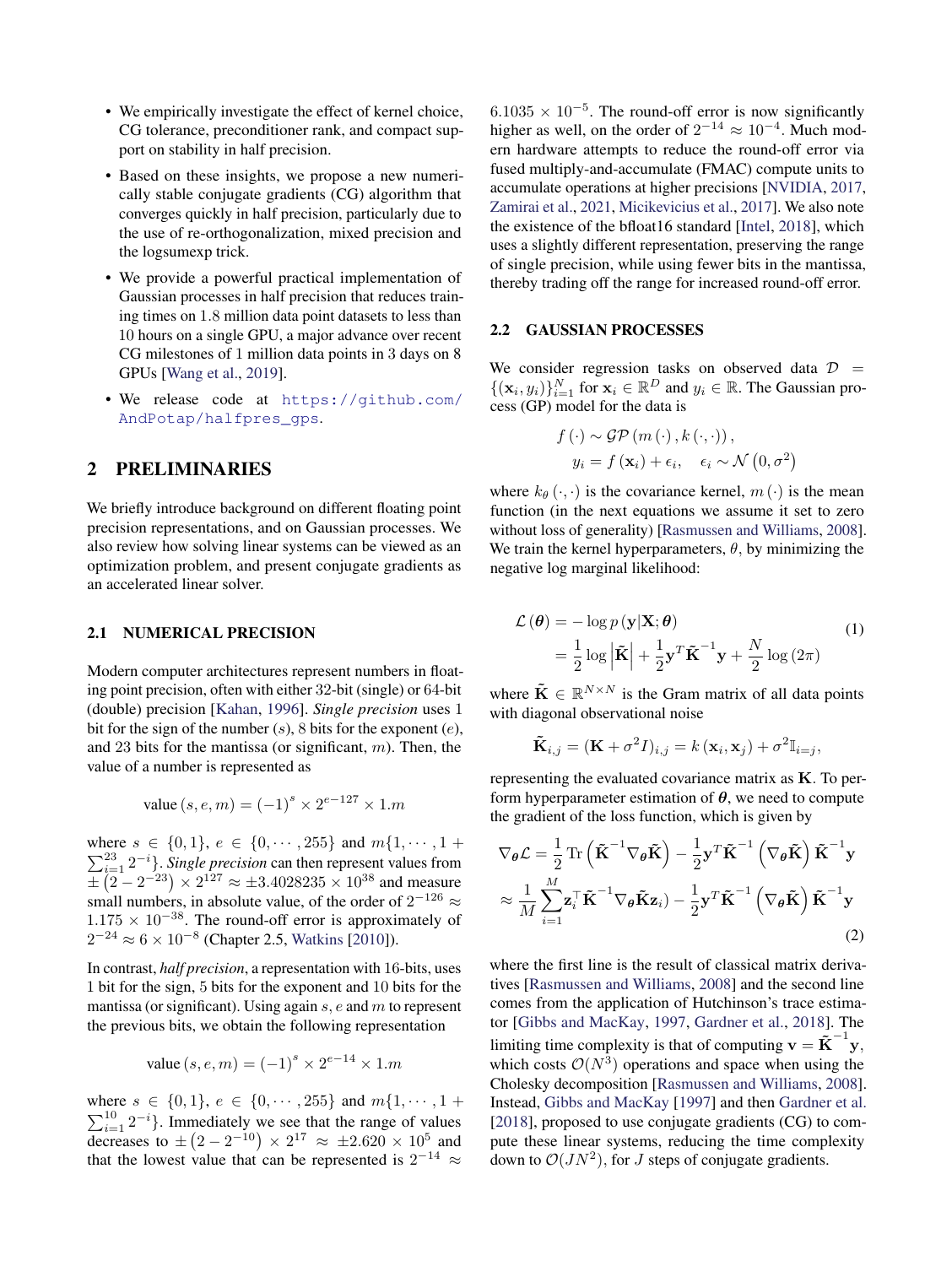#### 2.3 CONJUGATE GRADIENTS

We use conjugate gradients (CG) to solve the linear system  $\mathbf{A}\mathbf{x} = \mathbf{b}$  for x, so that  $\mathbf{x} = \mathbf{A}^{-1}\mathbf{b}$  [\[Hestenes and](#page-9-9) [Stiefel,](#page-9-9) [1952,](#page-9-9) [Nocedal and Wright,](#page-9-10) [2006,](#page-9-10) [Demmel,](#page-8-4) [1997\]](#page-8-4). CG uses a three-term recurrence where each new term requires only a matrix-vector multiplication with A. Formally, each CG iteration computes a new term of the following summation:  $\mathbf{A}^{-1}\mathbf{b} = \sum_{i=1}^{N} \alpha_i \mathbf{d}_i$ , where, for simplicity, we assume that the algorithm is initialized at  $x_0 = 0$ ,  $\alpha_i$  are the step-size coefficients and  $\mathbf{d}_i$  are the orthogonal conjugate search directions [\[Golub and Loan,](#page-9-11) [2018\]](#page-9-11). In infinite precision representation, N iterations of CG produce all the N summation terms and recover the exact solution. The CG algorithm is shown in Algorithm [1](#page-5-0) in the Appendix.

### 3 RELATED WORK

Iterative Gaussian Processes There has been extensive research on alternative algorithms to reduce the cubic runtime complexity of training Gaussian processes via Cholesky. In this work, we primarily focus on iterative GPs methods, prioritizing over other alternative approaches. [Gibbs and MacKay](#page-9-4) [\[1997\]](#page-9-4) studied iterative techniques for GPs by using conjugate gradients to solve the linear systems that result from training GPs and also to estimate the stochastic trace term that appears when computing the loss. In contrast to Cholesky, these iterative approaches reduce the overall complexity of GP regression to  $\mathcal{O}(JN^2)$  for J steps of CG. [Cutajar et al.](#page-8-1) [\[2016\]](#page-8-1) re-visited these approaches, and applied preconditioners based on low-rank kernel approximations to increase the convergence speed to the linear system solutions, using double precision. [Gard](#page-9-5)[ner et al.](#page-9-5) [\[2018\]](#page-9-5) proposed the batch conjugate gradients algorithm that we extend in this paper and used Lanczos to estimate log determinants, focusing their efforts in single precision. [Wang et al.](#page-9-6) [\[2019\]](#page-9-6) extended this work and enabled exact GPs to be trained on 1 million data points by using 8 GPUs over 3 days via data partitioning. [Meanti et al.](#page-9-12) [\[2020\]](#page-9-12) also used KeOps over several GPUs for Nyströmbased kernel regression, achieving results on datasets of up to 1 billion data points.

Lower Precision Arithmetic Interest in training neural network models in lower precisions than the traditional double or single precisions has been around as early as [Ham](#page-9-13)[merstrom](#page-9-13) [\[1990\]](#page-9-13). In the modern era, [Gupta et al.](#page-9-14) [\[2015\]](#page-9-14) and [Chen et al.](#page-8-5) [\[2014\]](#page-8-5) pioneered the usage of lower precision arithmetic to reduce memory costs so that larger deep neural network models could be trained. [Gupta et al.](#page-9-14) [\[2015\]](#page-9-14) proposed the usage of stochastic rounding to reduce errors from the loss of precision when moving to half (e.g. 16 bit arithmetic) precision down from single precision, while [Chen et al.](#page-8-5) [\[2014\]](#page-8-5) used special representations to enable accurate training of DNNs. These works have led to a flurry

of research into *mixed precision* training of deep neural networks [\[Micikevicius et al.,](#page-9-1) [2017,](#page-9-1) [Das et al.,](#page-8-0) [2018,](#page-8-0) [Yang](#page-10-1) [et al.,](#page-10-1) [2019\]](#page-10-1). In mixed precision training, the activations and gradients of each DNN layer are propagated in half but the weights are stored in single precision [\[Micikevicius et al.,](#page-9-1) [2017\]](#page-9-1). The success of these lower precision approaches has led to significant efforts in reducing the memory overhead even further via quantization of neural network layers [\[Jacob et al.,](#page-9-15) [2018,](#page-9-15) [Das et al.,](#page-8-0) [2018\]](#page-8-0), the development of specialized chip architectures that speed up lower precision arithmetic such as modern GPUs [\[NVIDIA,](#page-9-2) [2017\]](#page-9-2) and TPU cores [\[Wang and Kanwar,](#page-10-0) [2019\]](#page-10-0), and new standards that en-hance mixed precision training such as bfloat16 [\[Wang and](#page-10-0) [Kanwar,](#page-10-0) [2019,](#page-10-0) [Intel,](#page-9-0) [2018\]](#page-9-0). The use of lower precision arithmetic has found some applications outside of deep learning for kernel approximations. For example, using quantized random Fourier features as in [\[Zhang et al.,](#page-10-4) [2019,](#page-10-4) [Li and Li,](#page-9-16) [2021\]](#page-9-16) or inside of structured basis functions like Fastfood [\[Le et al.,](#page-9-17) [2013,](#page-9-17) [Yang et al.,](#page-10-5) [2015\]](#page-10-5).

Improving CG convergence When using infinite precision arithmetic, CG is guaranteed to converge relatively fast to the solution of the linear system. However, the roundoff error introduced when using finite precision affects the convergence to the solution. There are several strategies that can generally improve the stability and convergence of CG, such as: preconditioning, re-orthogonalization, mixed precision and blocked arithmetic. For double precision GP inference, [Cutajar et al.](#page-8-1) [\[2016\]](#page-8-1) found that preconditioning was necessary for the CG solves to be accurate, a finding echoed by [Gardner et al.](#page-9-5) [\[2018\]](#page-9-5) and more recently [Wenger](#page-10-6) [et al.](#page-10-6) [\[2021\]](#page-10-6). [Gardner et al.](#page-9-5) [\[2018\]](#page-9-5), [Wang et al.](#page-9-6) [\[2019\]](#page-9-6) and [Wenger et al.](#page-10-6) [\[2021\]](#page-10-6) proposed using pivoted Cholesky preconditioners [\[Harbrecht et al.,](#page-9-18) [2012\]](#page-9-18). Additionally, recent work in numerical methods, such as [Gratton et al.](#page-9-19) [\[2021\]](#page-9-19), has argued for the use of re-orthogonalization in CG as a general numerical strategy. [Haidar et al.](#page-9-20) [\[2017\]](#page-9-20) and [Haidar](#page-9-21) [et al.](#page-9-21) [\[2018\]](#page-9-21) alternatively proposed iterative refinement inside of GMRES (a method related directly to CG) for solving dense linear systems on GPUs in lower precision arithmetic, while [Abdelfattah et al.](#page-8-6) [\[2020\]](#page-8-6) considered mixed precision solves using iterative refinement. [Higham](#page-9-22) [\[2021\]](#page-9-22) and [Higham and Pranesh](#page-9-3) [\[2021\]](#page-9-3) argue for blocked arithmetic to reduce round-off errors, which we demonstrate has considerable advantages in Figure [4b.](#page-5-1)

# 4 WHAT HAPPENS TO KERNEL MATRICES IN HALF PRECISION?

In this section, we investigate the properties of half precision kernels, finding that they have a truncated support, that their eigenspectra are qualitatively different than in single precision (leading to different generalization properties) and that direct methods such as the standard Cholesky decomposition fails in half precision due to round-off error. In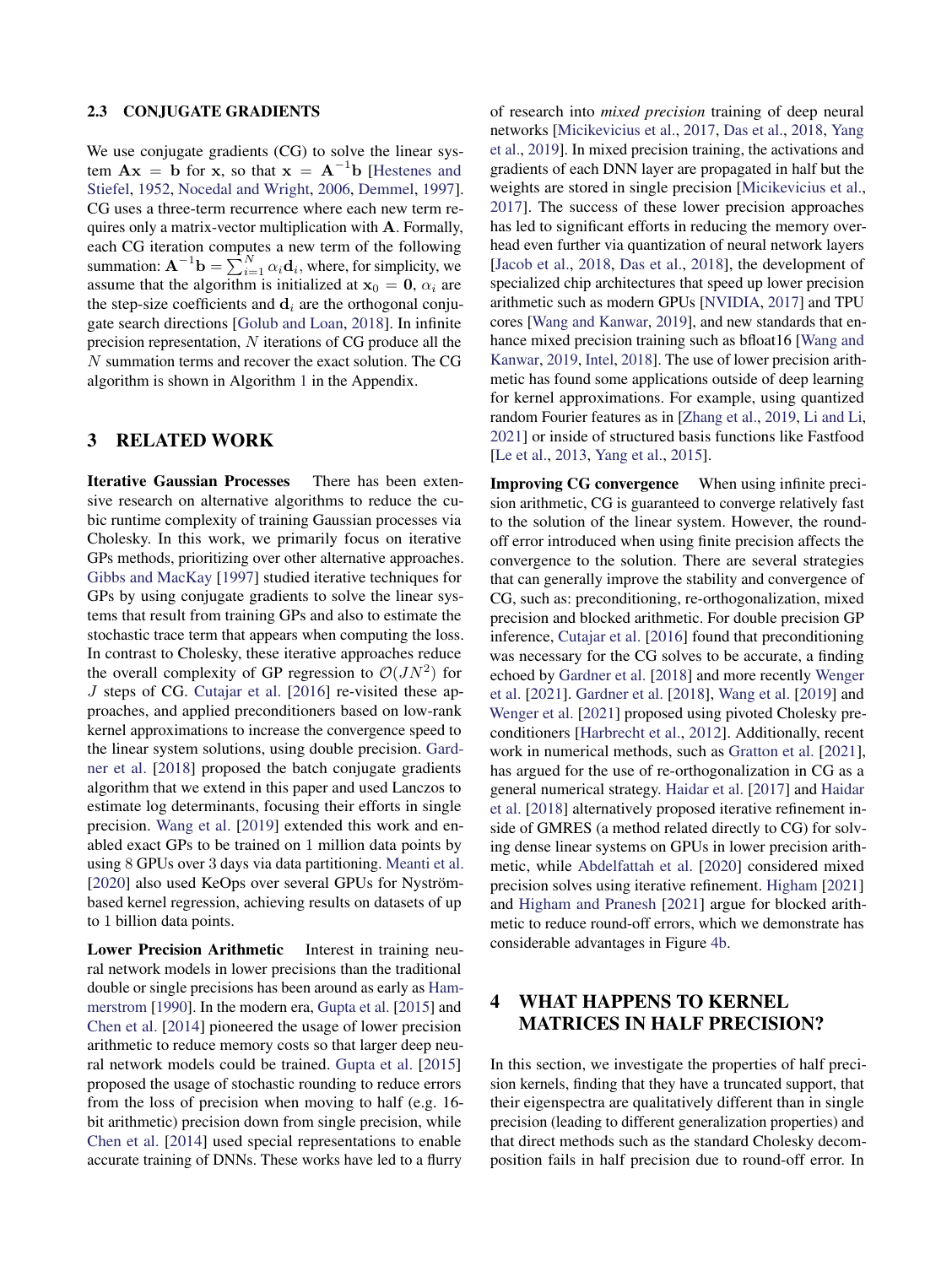<span id="page-3-0"></span>

Figure 1: Elementwise logarithms of RBF kernel matrices in double (left), single (middle), and half (right) precisions. As we move to lower precision, the support of the kernel matrices becomes increasingly truncated, which can be exploited for faster inference. White values show where the kernel matrix is exactly zero, producing a kernel with compact support. A compactly supported kernel produces more efficient kernel matrix MVMs as we can safely remove data points that have distances from a given test point larger than can be represented in a given numerical precision.

Section [5](#page-4-0) we leverage these insights to develop effective methods for low-precision GP inference.

### 4.1 FINITE PRECISION KERNELS HAVE FINITE SUPPORT

First, in Figure [1,](#page-3-0) we display the elementwise logarithms of RBF kernel matrices of size 500 as we lower the precision from double (left) to single (middle) to half (right) precision. The elementwise logarithm allows us to see that there are significantly more values of the kernel matrix represented as *exactly zero*, displayed as white, for the half precision kernels than for the higher precisions. For the half and single precision kernels, we consider data evenly spaced in  $[-10, 10]$  while for double we consider data in  $[-20, 20]$ .

We can exactly quantify the range of support of common stationary kernel matrices for a given lengthscale. For example, for a Matérn-1/2 kernel with lengthscale, l, the kernel function will be exactly zero when  $k(x, x') = k(d) =$  $\exp\{-d/l\} < \epsilon$  (satisfied when  $d > -\log \epsilon/l$ ), where  $\epsilon$ is the smallest representable value in that given precision. We provide analogous results for other kernels in the Appendix. If we have  $d = 0.75$  (equivalent to  $x = -0.5$  and  $x' = 0.25$ , then we cannot represent a relationship in half precision between the two points for lengthscales greater than about  $9.24 \approx -\log \epsilon / 0.75$ . We show the maximum distance representable in double, single and half precisions for RBF (Figure [2a\)](#page-4-1) and rational quadratic kernels (Figure [2b,](#page-4-1) displaying 5 units (a proxy for the maximum distance of input data standardized to have mean 0 and variance 1) as a gray dashed line. RBF kernels have the smallest support, especially for short lengthscales, followed by Matérn kernels (see Figure [A.1b\)](#page-5-1), and then rational quadratic kernels.

We can further understand these results by examining the spectrum of the eigenvalues of RBF kernels. In infinite precision, an RBF kernel has support over the full space, with

 $\lambda_k > 0$  for each k. For  $k \geq \mathcal{O}(\log \delta)$  with  $\delta$  representing the round-off error in the specified precision, then  $\lambda_k = 0$ in finite precision, empirically reducing the support of the kernel (see Appendix [D](#page-0-0) for further details). These results are reminiscent of how probabilities of a Gaussian variable taking values several standard deviations from its mean are numerically zero, due to the sharp decay of the tails of the distribution.

Kernels represented with compact support can be exploited for scalable computations. Indeed, we demonstrate the potential for this type of structure exploitation when computing GP predictive means in Figure [2c;](#page-4-1) first, we compute the predictive mean cache  $v = \tilde{K}^{-1}y$  before either computing a full predictive mean  $\mu_{\text{full}} = K(x^*, \mathbf{X})\mathbf{v}$  or a truncated predictive mean by dropping all data points that will be represented as zero in half precision, e.g.  $\mu_{\text{trunc.}} = K(x^*, \mathbf{X}_{\text{close}}) \mathbf{v}_{\text{close}}$ , which drops approximately 3/4 of the data in this example. As shown in Figure [A.1c,](#page-5-1) the error is zero, indicating the predictive mean does not change at all!

### <span id="page-3-2"></span>4.2 INVESTIGATING THE EIGENSPECTRUM

We next investigate the eigenvalue spectrum across precisions, considering a Matérn-1/2 kernel, and data drawn from  $[-3, 3]$ , displaying the empirical spectrum in Figure [2d.](#page-4-1) First, we see that the condition number of the linear system is about the same across precisions, since the maximum eigenvalue is the same (see Figure [A.2\)](#page-0-0), and we know that for GP kernel matrices the smallest eigenvalue is really close to the noise hyperparameter value  $\sigma^2$ . Second, we see that the eigenvalues of the half precision kernel decay slower before dropping to zero when compared to other precisions. As the per iteration progress in CG is bounded by the difference between the current iteration eigenvalue and the first (Thm 5.5 of [Nocedal and Wright](#page-9-10) [\[2006\]](#page-9-10)), then we would expect CG to take more iterations to converge in half precision as the progress of each step in CG is minimal if the eigenvalues are similar [\[Demmel,](#page-8-4) [1997\]](#page-8-4).

Furthermore, the difference between the eigenvalue spectrum of single and half precision may lead to worse generalization. This point can be argued through the effective dimension of a kernel matrix **K** defined as  $N_{\text{eff}}(\mathbf{K}, \sigma^2)$  :=  $\sum_{i=1}^{N} \frac{\lambda_i}{\lambda_i + \sigma^2}$  where  $\lambda_i$  represents the eigenvalues of **K**. First, note that the effective dimension is a critical term in generalization bounds of kernel regression and GP methods [e.g., [Zhang,](#page-10-7) [2005,](#page-10-7) [Opper and Vivarelli,](#page-9-23) [1998\]](#page-9-23). These generalization bounds are bounded above by  $N_{\text{eff}}(\mathbf{K}, \lambda)/N$ ; therefore, higher effective dimensionality leads to looser bounds. We prove in Appendix [D](#page-0-0) that

<span id="page-3-1"></span>
$$
\mathbb{E}\left(\sum_{i=1}^{N}\frac{Q(\lambda_i)}{Q(\lambda_i)+s}\right)\geq N_{\text{eff}}(\mathbf{K},s),\tag{3}
$$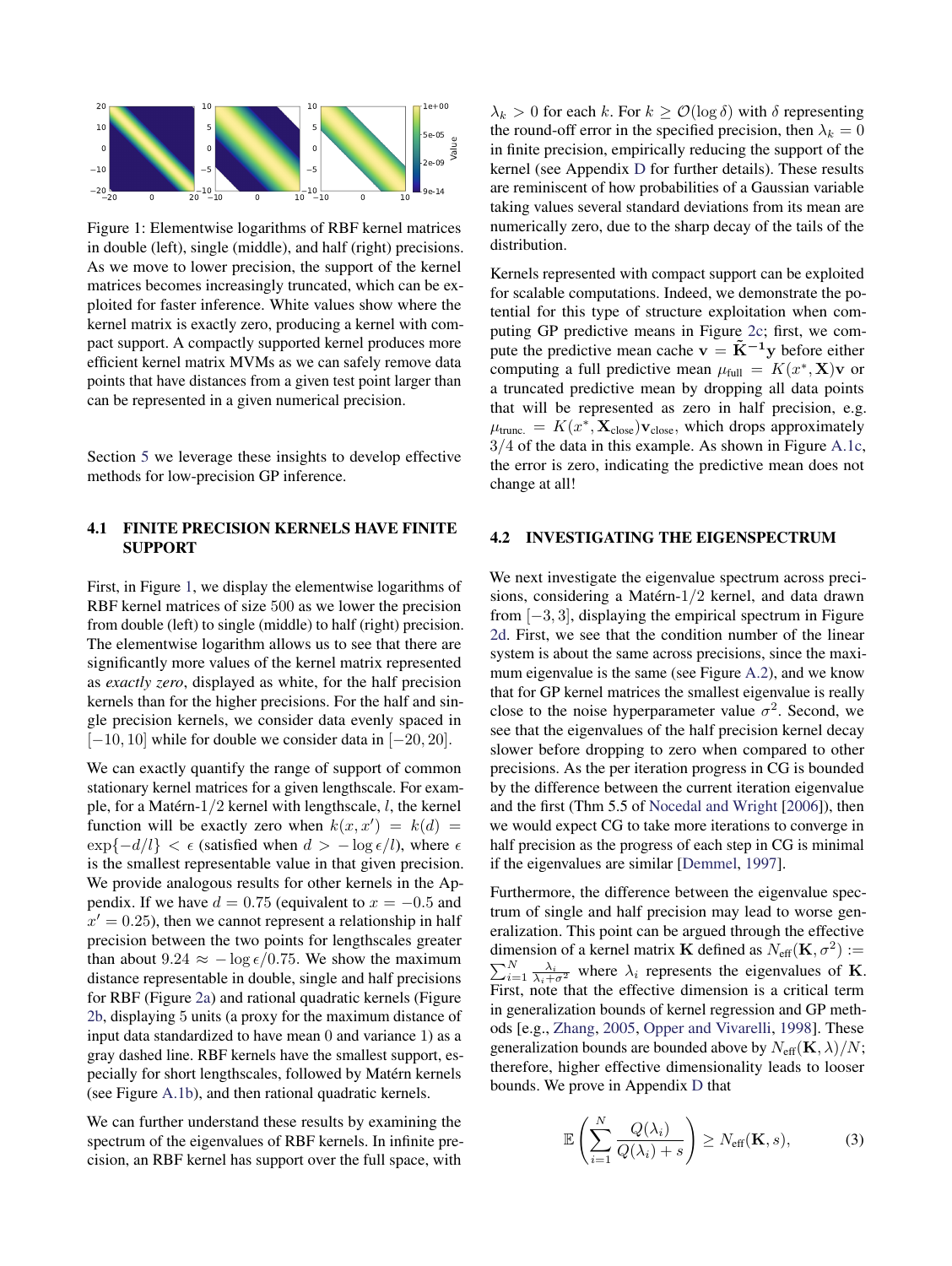<span id="page-4-1"></span>

Figure 2: (a, b) Maximum representable distance across precisions for RBF and rational quadratic (RO,  $\alpha = 5$ ) kernels. Shown as a gray line for reference is 5 units of distance. RBF kernels have significantly shorter representable distances than RQ kernels. (c) Time for both the full and truncated MVMs as the dataset size grows. The truncated MVM grows at a significantly lower rate than the full MVM because it only operates on one quarter of the full matrix. (d) An observed eigenvalue spectrum for a Matérn-1/2 kernel across precisions; the kernel evaluated in half precision has a much slower rate of decay in its spectrum than either single or double, which produces a much larger effective dimensionality (e) across matrix sizes.

<span id="page-4-2"></span>

Figure 3: Pivoted Cholesky fails to solve a linear system in half, whereas preconditioned CG solves the system efficiently and accurately.

where  $Q(\lambda_i)$  denotes the quantization error of  $\lambda_i$  and, fol-lowing [Li and De Sa](#page-9-24) [\[2019\]](#page-9-24), we assume that  $Q(\lambda_i)$  is distributed uniformly  $U(\lambda_i - \delta, \lambda_i + \delta)$ , where  $\delta$  represents the round-off error of our numerical precision. We then argue in Appendix [D](#page-0-0) how the LHS of equation [3](#page-3-1) increases for lower precisions (that is, for higher  $\delta$ ) leading to provably worse generalization. Second, it has been empirically shown how for similar training losses, lower effective dimensionality correlates with better generalization [\[Zhang,](#page-10-7) [2005,](#page-10-7) [Capon](#page-8-7)[netto and Vito,](#page-8-7) [2007,](#page-8-7) [Maddox et al.,](#page-9-25) [2020\]](#page-9-25). In Figure [2e](#page-4-1) we empirically observe that the slower eigenvalue decay of half precision implies that, as  $N$  increases, the effective dimensionality increases much faster for the half precision kernel. This finding is consistent with our previous theoretical analysis and also suggests that half precision will have a worse generalization than single precision in the context of kernel methods.

#### 4.3 WHAT ABOUT DIRECT METHODS?

Can direct methods, such as Cholesky decompositions, effectively solve linear systems in low-precision? Support for Cholesky factorizations in half precision is not included in GPU based linear algebra libraries (LAPACK) and approaches for half precision Cholesky factorizations use iterative techniques on the backend [\[Higham and Pranesh,](#page-9-3) [2021\]](#page-9-3). We studied the effectiveness of direct methods by using Eq. [5](#page-6-0) to solve linear systems on the UCI *protein* dataset in half precision, varying the size of the preconditioner directly. We find that the computations in Eq. [5](#page-6-0) accumulate a large number of run-off errors which results in high residual norms of the resulting solves as seen in Figure [3.](#page-4-2)

# <span id="page-4-0"></span>5 OUR METHOD

Our methodology expands upon the ideas of [Gardner et al.](#page-9-5) [\[2018\]](#page-9-5) and [Wang et al.](#page-9-6) [\[2019\]](#page-9-6) for training GPs solely through matrix-vector operations via CG. We modify the CG algorithm in order to support half precision by increasing the numerical stability through: scale translation, mixed precision aggregation and re-orthogonalizaton.

#### 5.1 HALF PRECISION MATRIX VECTOR MULTIPLIES

Following [Wang et al.](#page-9-6) [\[2019\]](#page-9-6) and [Meanti et al.](#page-9-12) [\[2020\]](#page-9-12), we exploit KeOps [\[Charlier et al.,](#page-8-2) [2021\]](#page-8-2) to produce our *matrixfree* approach. Where *matrix-free* refers to the numerical strategy of evaluating matrix multiplies by generating, on the fly, the entries required by the operation without the need to hold the matrix in memory. For a more detailed explanation of KeOps, please see [Charlier et al.](#page-8-2) [\[2021\]](#page-8-2) and [Feydy](#page-8-3) [et al.](#page-8-3) [\[2020\]](#page-8-3). More specifically, to use conjugate gradients effectively, we need to evaluate  $\overline{\mathbf{K}}\mathbf{v}$  which is written as

$$
\tilde{\mathbf{K}}\mathbf{v}_{i} = a^{2} \sum_{j=1}^{N} k(x_{i}, x_{j}) v_{j} + \sigma^{2} v_{i}.
$$
 (4)

KeOps performs the inner loop of this multiplication via partitioning the resulting rows and columns of the matrix into blocks  $B_1, \dots, B_k$  before reducing the resulting matrices, computing the row-wise operations in parallel. To exploit parallelism on accelerated hardware, we decompose the data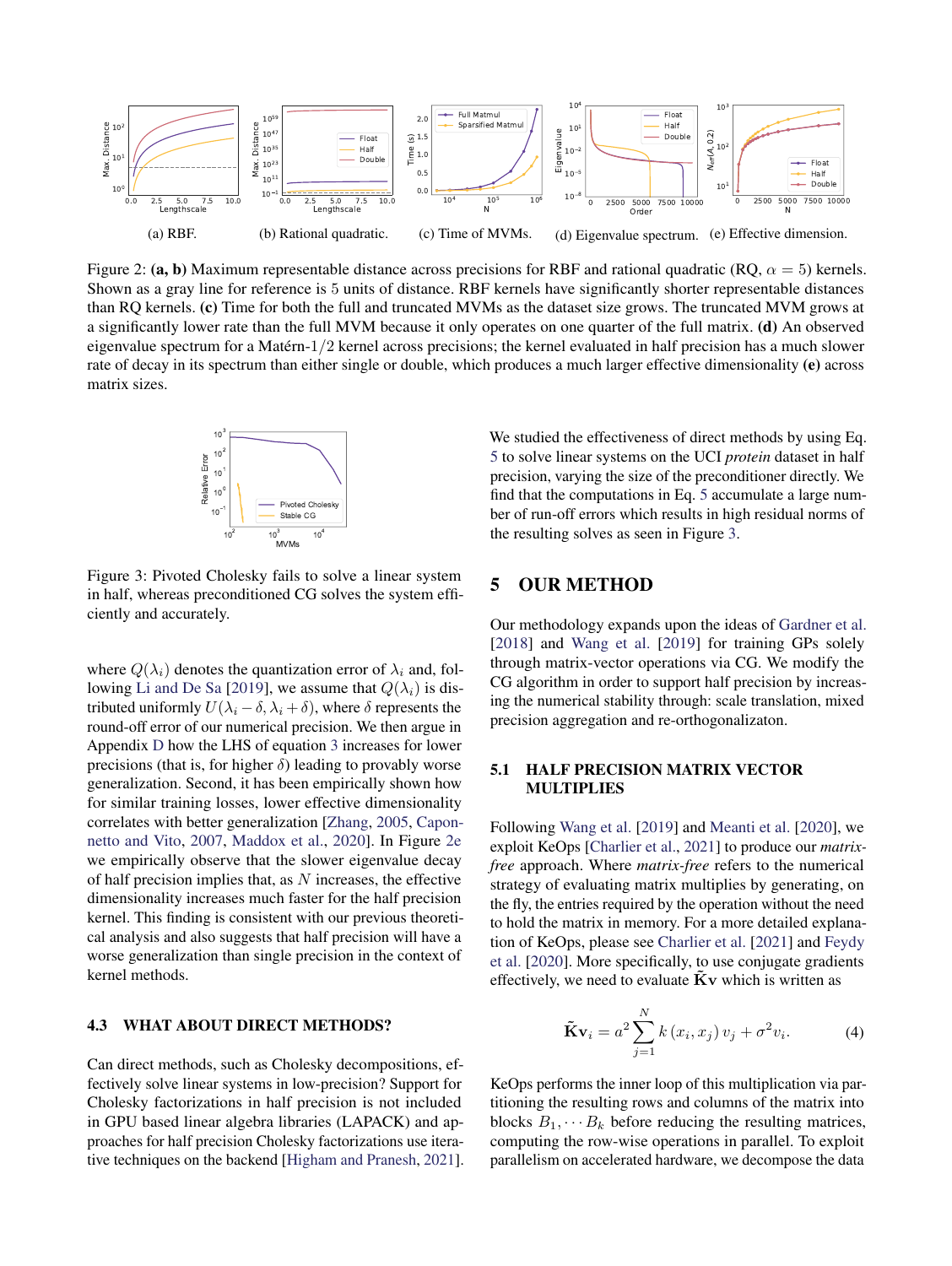<span id="page-5-1"></span>

Figure 4: (a) Timings for a single precision matrix vector multiplication on the HouseElectric dataset. Half is consistently about twice as fast as single precision. (b) Accuracies compared to the single precision for various schemes. Block summation performs each block within half precision, before doing accumulations in half or single and then casting the result back to half, while Kahan summation performs all operations in half. Block summation with single and Kahan summation are nearly as accurate as an entirely single precision MVM.

into blocks  $B_1, \ldots, B_K$  of size  $|B_k| = M \ll N$  (*M* is the CUDA block size of 192) such that  $\bigcup_{k=1}^{K} B_k = \{1, \ldots, N\}.$ Moreover, we decompose  $Kv$  into  $K$  separate products  ${\bf K}^{(k)}{\bf v}^{(k)}$  where the  ${\bf K}^{(k)}$  is an  $M\times M$  matrix composed of  $\mathbf{K}_{i,j}^{(k)}=a^2k\left(x_i,x_j\right)+\sigma^2\delta_{i,j}$  for all  $i,j\in B_k$  and where  $\mathbf{v}_i^{(k)} = \mathbf{v}_i$  for  $i \in B_k$ . We compute each separate product  ${\bf K}^{(k)}{\bf v}^{(k)}$  as a regular matrix vector product (MVM). We note that a *matrix-free* approach does involve the creation of block matrices but not of the full matrix K where this approach only ever requires the storage of  $M \times M$  block matrices at once. For accurate matrix products, we use block summation in a higher precision as is common on GPUs [\[Zamirai et al.,](#page-10-2) [2021,](#page-10-2) [NVIDIA,](#page-9-2) [2017\]](#page-9-2).

To further exploit parallelism and to reduce memory overhead, we compute all matrix vector products in half precision, rather than single point precision [\[Gardner et al.,](#page-9-5) [2018\]](#page-9-5) or double precision. Moving to half precision immediately produces about a 2x speedup compared to half precision, as shown in Figure [4a,](#page-5-1) as evaluated on dataset sizes successively larger on the 1.8 million data point HouseElectric dataset from the UCI repository [\[Dua and Graff,](#page-8-8) [2017\]](#page-8-8). Furthermore, as shown in Figure [4b,](#page-5-1) these matrix vector multiplications are highly accurate with relative errors averaging less than 0.1% when we perform block summation in single precision. By comparison, block summation in half precision is significantly less accurate, while Kahan summation [\[Kahan,](#page-9-26) [1965\]](#page-9-26) in half is nearly as accurate as block summation in single precision. All three approaches have similar speeds as shown in the Appendix. Thus, by moving to half precision we have immediately achieved a nearly 2x speedup in time complexity (and a similar reduction in memory) at negligible accuracy costs.

However, the limitations of the range can cause numerical

<span id="page-5-0"></span>Algorithm 1 Enhanced Stability CG (blue font denotes differences from standard CG)

- 1: **Input:** MVM function  $\mathbf{K}(\cdot)$ , initial solution guess  $\mathbf{x}_0$ , linear system right hand side b, tolerance  $\epsilon$ , preconditioner function  $P(\cdot)$
- 2: Initialize:  $k \leftarrow 0$ ,  $\mathbf{r}_0 \leftarrow \mathbf{K}(x_0) \mathbf{b}, \mathbf{d}_0 \leftarrow -\mathbf{r}_0$ ,  $\mathbf{z}_0 = \mathbf{P}\left(\mathbf{r}_0\right)$  and  $\log \gamma_0 \leftarrow \text{L\Sigma E}\left(\mathbf{r}_0^T \mathbf{z}_0\right).$
- 3: while  $\|\mathbf{r}_k\|_2 < \epsilon$  do
- $\alpha_k = \exp\left( \log \gamma_k \text{L\Sigma E}\left( \mathbf{d}_k^T\mathbf{K}\left(\mathbf{d}_k\right) \right) \right)$
- 5:  $\mathbf{x}_{k+1} = \mathbf{x}_k + \alpha_k \mathbf{d}_k$
- 6:  $\mathbf{r}_{k+1} = \mathbf{r}_k + \alpha_k \mathbf{K} (\mathbf{d}_k)$
- 7: for  $j = 0$  to k do
- 8:  $\mathbf{r}_{k+1} = \mathbf{r}_{k+1} (\mathbf{u}_j^T \mathbf{r}_{k+1}) \mathbf{u}_j$
- 9: end for
- 10:  $\mathbf{z}_{k+1} = \mathbf{P}(\mathbf{r}_{k+1})$
- 11:  $\log \gamma_{k+1} = \text{LSE} \left( \mathbf{r}_{k+1}^T \mathbf{z}_{k+1} \right)$
- 12:  $\beta_{k+1} = \exp\left(\log \gamma_{k+1} \log \gamma_k\right)$
- 13:  $\mathbf{d}_{k+1} = -\mathbf{r}_{k+1} + \beta_{k+1}\mathbf{d}_k$
- 14: end while

overflow for large matrix vector multiplications. To see why this is problematic, we note that the largest value representable in half precision is  $2^{13}$ , while the output of a kernel matrix vector multiply scales quasi-linearly with the size of the kernel matrix, N,

$$
\tilde{\mathbf{K}}(\mathbf{v})_i = a^2 \sum_{j=1}^N k(x_i, x_j) v_j + \sigma^2 v_i.
$$
  
 
$$
\leq N (a^2 + \sigma^2) ||v||_{\infty}.
$$

We instead downscale every MVM by  $N^{-1/2}$ , computing  $\tilde{\mathbf{K}}(\mathbf{v}/N^{1/2})$ , which produces an upper bound that scales as  $N^{1/2}.$ 

#### 5.2 HALF PRECISION CONJUGATE GRADIENTS

Rescaling Conjugate Gradients The step sizes of the CG algorithm have a natural interpretation:  $\alpha_k$  ensures we are minimizing the objective function along the path  $x_k + \alpha_k p_k$ and  $\beta_k$  guarantees conjugacy between the search directions. The accelerated convergence of CG depends on the correct computation of  $\alpha_k$  and  $\beta_k$ ; however, in finite arithmetic we cannot compute these quantities exactly. Worse, the roundoff error is amplified when using half precision as we compute the step size  $\alpha_k$  and  $\beta_k$  terms

$$
\alpha_k = \frac{\mathbf{z}_k^T \mathbf{r}_k}{\mathbf{d}_k^T \mathbf{K} \mathbf{d}_k} \quad \text{and} \quad \beta_{k+1} = \frac{\mathbf{z}_{k+1}^T \mathbf{r}_{k+1}}{\mathbf{z}_k^T \mathbf{r}_k}.
$$

We need to prevent round-off and overflow error with these terms, so we store them solely in the log-scale (as they are positive by definition). To do so, we exploit the well known logsumexp trick, which states that for a given vector w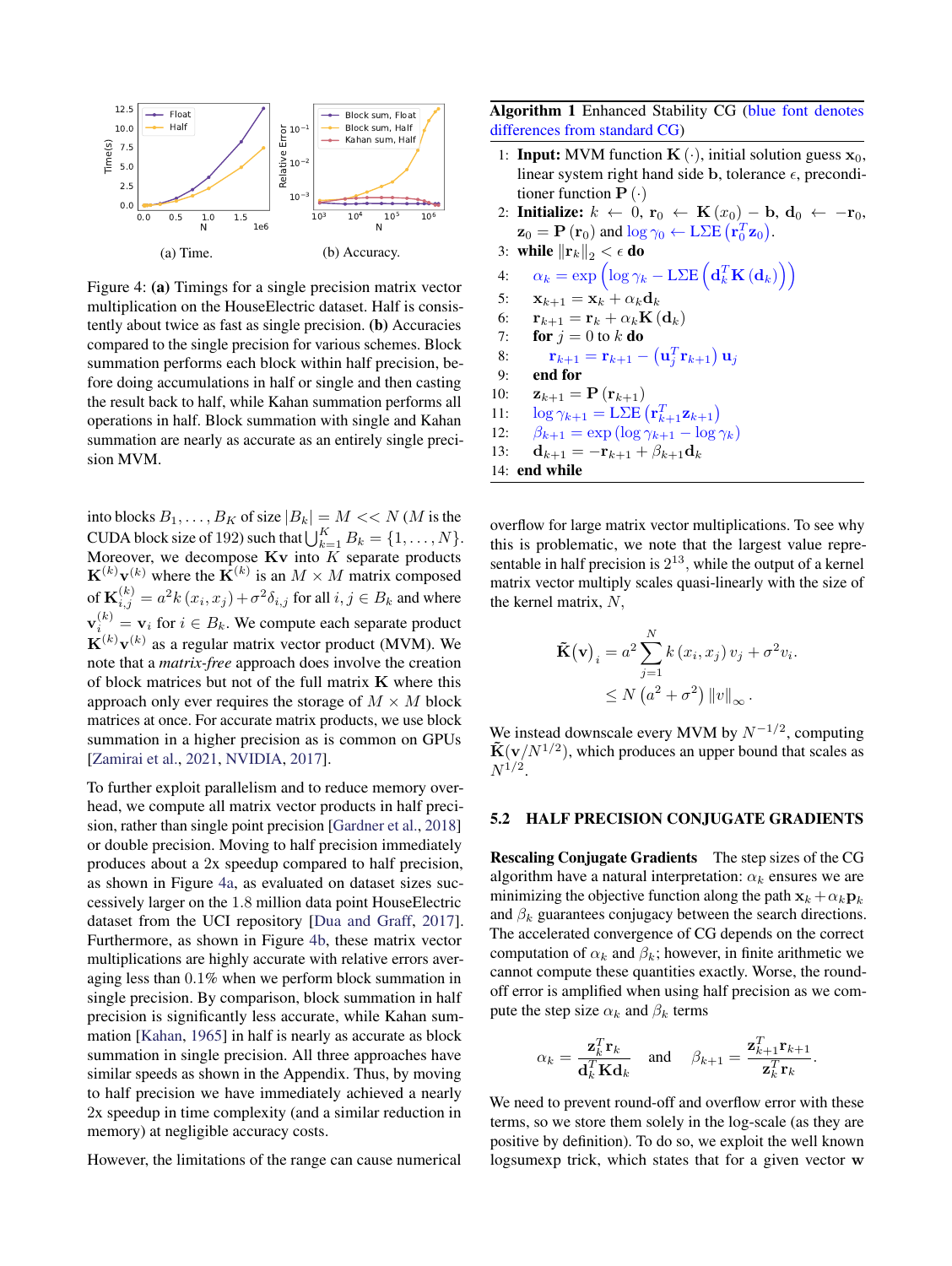and **z** such that  $w^T z > 0$ , to compute  $\log w^T z$  we use the following transformation  $L\Sigma E(\cdot)$  such that

$$
L\Sigma E(\mathbf{w}^T\mathbf{z}) = y_{\text{max}} + \log \left( \sum_{i=1}^N s_i \exp(y_i - y_{\text{max}}) \right)
$$

where  $y_i = \log |w_i| + \log |z_i|$  and  $s_i = \text{sign}(w_i z_i)$ . For example, we compute and store  $\log \alpha_k = \text{LSE}(\mathbf{r}_k^{\top} \mathbf{z}_k)$  –  $\text{L}\Sigma\text{E}(\mathbf{d}_k^{\top}\mathbf{K}\mathbf{d}_k).$ 

Re-orthogonalization In infinite precision, each direction vector  $\mathbf{d}_j$  for CG is **K** orthogonal, that is  $\mathbf{d}_i^T K \mathbf{d}_j = 0$ whenever  $i \neq j$ , producing residual vectors,  $\mathbf{r}_k$ , that are K orthogonal to each other [\[Nocedal and Wright,](#page-9-10) [2006\]](#page-9-10). In practice, orthogonality is lost due to round-off error leading to slower convergence or even divergences in the residual vectors [\[Gratton et al.,](#page-9-19) [2021,](#page-9-19) [Cutajar et al.,](#page-8-1) [2016\]](#page-8-1). To accelerate convergence and preserve orthogonality, we apply explicit Gram-Schmidt re-orthogonalization inside CG [\[Gratton et al.,](#page-9-19) [2021\]](#page-9-19). Specifically, we re-orthogonalize the residual vector for time step  $k$ , updating the new residual  $\mathbf{r}_k = \mathbf{K} \mathbf{x}_k - \mathbf{b}$  as  $\mathbf{r}_{k+1} \leftarrow \mathbf{r}_{k+1} - (\mathbf{u}_i^T \mathbf{r}_{k+1}) \mathbf{u}_i$ for  $i = 1, \ldots, k$  and where  $u_i$  are the previous iteration's orthonormal vectors created from the residual  $r_i$ . Reorthogonalization comes at an increased memory cost, as we must store all previous residuals, adding  $\mathcal{O}(JN)$  memory costs for J steps of CG. However, we find that with re-orthogonalization (and high tolerances) we are able to converge in very few steps, often  $J < 50$ .

Preconditioning With preconditioning, we hope to find an operator such that  $\mathbf{P}^{-1}\mathbf{K} \approx \mathbf{I}$  with  $\mathbf{P}^{-1}(\mathbf{v})$  is inexpensive to compute and solve the system  $P^{-1}Kv = P^{-1}w$ instead of  $Kv = w$ . Following [Gardner et al.](#page-9-5) [\[2018\]](#page-9-5), we use the pivoted Cholesky decomposition, which requires solely access to the rows of the matrix (e.g.  $K_i = Ke_i$ ) where  $e_i$  is a zero vector with *i*th entry equal to one) and an approximate diagonal (constant in our case). Running  $k$  steps of the pivoted Cholesky decomposition on  $K$  produces an approximation  $\tilde{\mathbf{K}} \approx \mathbf{L}_k \mathbf{L}_k^{\top} + \sigma^2 I$  and we use the Woodbury matrix identity to construct  $\mathbf{P}^{-1}$ .

$$
\mathbf{P}^{-1}\mathbf{w} = \sigma^{-2}\mathbf{w} - \sigma^{-4}\mathbf{L}_k \left(\mathbf{I} + \sigma^{-2}\mathbf{L}_k^T\mathbf{L}_k\right)^{-1}\mathbf{L}_k^T\mathbf{w}.
$$
 (5)

The inner system is of size  $k \ll N$  and so can be solved using direct methods (e.g. Cholesky or QR) in single precision (due to a lack of LAPACK support for these in half).

To summarize, we show our revised CG procedure in algorithm [1,](#page-5-0) with the differences from the BBMM CG algorithm of [Gardner et al.](#page-9-5) [\[2018\]](#page-9-5) in bolded blue font.

#### 5.3 LOSS FUNCTION

Computation of Eq. [\(1\)](#page-1-0) requires either an expensive eigendecomposition or Lanczos iteration in the forwards pass to

compute the log determinant term, which can be quite unstable [\[Gardner et al.,](#page-9-5) [2018\]](#page-9-5). Instead, we use a pseudo-loss that has the same gradient as Eq. [\(2\)](#page-1-1) via solving  $\tilde{K}$  against both the response y and the probe vectors  $z_i$  simultaneously. That is, we find solutions to the linear system using Alg. [1:](#page-5-0)

$$
\mathbf{K}[\mathbf{u}_0, \mathbf{u}_1, \cdots, \mathbf{u}_M] = [\mathbf{y}, \mathbf{z}_1, \cdots, \mathbf{z}_M].
$$
 (6)

for  $\mathbf{u}_i$ . We then detach these solutions and compute simply:

<span id="page-6-1"></span>
$$
\tilde{\mathcal{L}}(\boldsymbol{\theta}) = \frac{1}{2M} \sum_{j=1}^{M} \mathbf{u}_{j}^{T} (\mathbf{K}_{\boldsymbol{\theta}} \mathbf{z}_{j}) - \frac{1}{2} \mathbf{u}_{0}^{T} (\mathbf{K}_{\boldsymbol{\theta}} \mathbf{u}_{0}), \quad (7)
$$

which has gradient

$$
\nabla_{\boldsymbol{\theta}} \tilde{\mathcal{L}} = \frac{1}{2M} \sum_{j=1}^{M} \mathbf{u}_{j}^{T} \left( \nabla_{\boldsymbol{\theta}} \mathbf{K} \mathbf{z}_{j} \right) - \frac{1}{2} \mathbf{u}_{0}^{T} \left( \nabla_{\boldsymbol{\theta}} \mathbf{K} \mathbf{u}_{0} \right), \quad (8)
$$

which is the same as Eq. [2.](#page-1-1) Eq. [8](#page-6-1) then only requires gradients with respect to matrix vector products, which are computed natively in KeOps. Eq. [\(8\)](#page-6-1) does not use variance reduction strategies such as [Wenger et al.](#page-10-6) [\[2021\]](#page-10-6) but they could also be incorporated.

The computational complexity of these operations is the same as that of computing the standard log marginal likelihood [\[Gardner et al.,](#page-9-5) [2018\]](#page-9-5). Computing Eq. [8](#page-6-1) requires  $\mathcal{O}((M+1)N^2)$  time where M is the number of trace estimates and  $N$  is the total number of data points. Using half precision does not alter the order of the cost but only reduces the constant of the MVMs by half.

#### 6 BENCHMARKING EXPERIMENTS

We compare our method directly to single precision GP training using KeOps and GPyTorch on benchmarks of up to 1.8 million data points from the UCI repository [\[Dua and](#page-8-8) [Graff,](#page-8-8) [2017\]](#page-8-8) using RBF ARD kernels and a single NVIDIA V100 GPU. We show results for other kernels in Appendix [C.](#page-0-0) A mixed precision strategy of using solely half precision matrix vector multiplications produces speedups of at least two times over an equivalent single precision model.

<span id="page-6-0"></span>Residual Norms First, we consider the relative solve error on three different datasets of varying size: *Elevators*, *KeggDirected*, and *Buzz* for hyperparameters collected at the end of the optimization runs. While standard CG in half precision diverges very quickly, we find that our stable CG implementation in half precision closely matches the convergence behaviour of single precision CG, converging to a residual tolerance less than 0.5 in less than 50 optimization steps, as shown in Figures [5a](#page-7-0) for *elevators* and [5b](#page-7-0) for *KeggDirected*.

Furthermore, we explore the effects of using no preconditioner (rank 0) and also of using preconditioners of rank 5,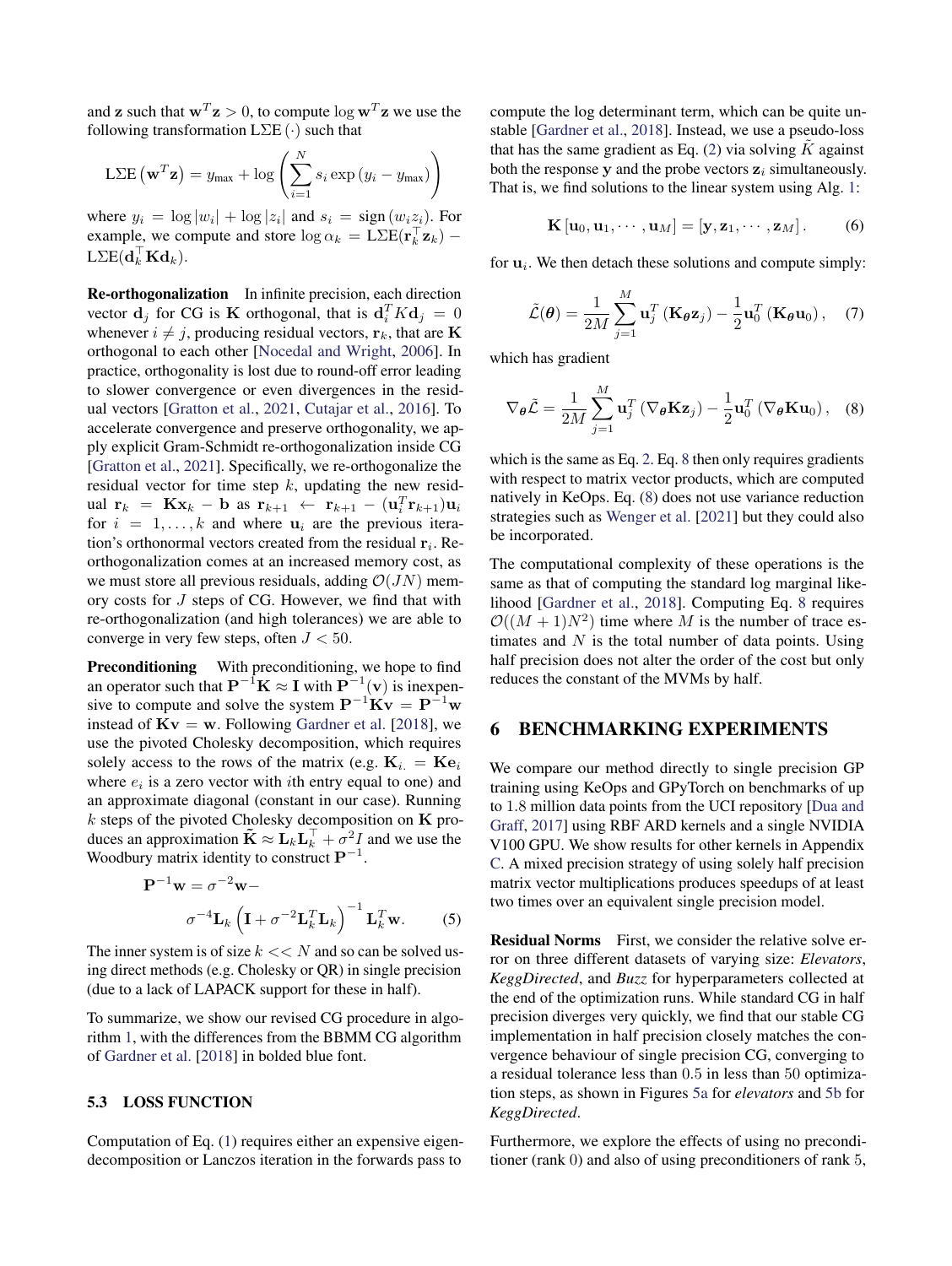<span id="page-7-0"></span>

Figure 5: (a,b) Residual norms on *Elevators* and *KeggD*; standard half precision CG fails while our approach converges in a similar number of iterations to single precision CG. (c) Residual norms using our CG solver on *Buzz*; using preconditioning prevents divergences due to round-off errors. (d) Running CG for too many iterations produces round-off errors that build up over time producing divergences. (e) Matérn-1/2, 3/2 kernels tend to converge quicker than RBF kernels on *PoleTele*.

<span id="page-7-2"></span>Table 1: RMSEs and training time with  $\pm$  the standard deviation of the results over 5 different seeds on a suite of UCI tasks for half and single precision GPs and SVGPs. Here, we use RBF ARD kernels with 50 CG iterations and 50 optimization steps. We included KeOps compilation times (which can be significant, see Table [1\)](#page-0-0) and observe that the largest improvements come on *Song* and *HouseElectric*.

|                |              | <b>RMSE</b>       |                   |                   | Time               |                    |               |
|----------------|--------------|-------------------|-------------------|-------------------|--------------------|--------------------|---------------|
| <b>Dataset</b> | (N, d)       | <b>Single</b>     | Half              | <b>SVGP</b>       | Single             | Half               | <b>SVGP</b>   |
| PoleTele       | (13.5K, 26)  | $0.117 \pm 0.004$ | $0.121 + 0.003$   | $0.14 \pm 0.004$  | $57.6 + 0.6$       | $88.3 + 3.2$       | $15. + 0.5$   |
| Elevators      | (14.9K, 18)  | $0.364 \pm 0.004$ | $0.382 + 0.001$   | $0.374 \pm 0.005$ | $58.4 \pm 3.1$     | $90.1 \pm 2.9$     | $16 \pm 0.5$  |
| <b>Bike</b>    | (15.6K, 17)  | $0.074 + 0.003$   | $0.083 + 0.009$   | $0.077 + 0.006$   | $62.3 + 0.7$       | $85.6 + 0.41$      | $17 + 0.6$    |
| Kin40K         | (36K, 8)     | $0.099 \pm 0.001$ | $0.100 + 0.003$   | $0.165 \pm 0.003$ | $65.5 \pm 5.3$     | $92.9 + 0.28$      | $39 \pm 0.5$  |
| Protein        | (41.1K, 9)   | $0.055 \pm 0.006$ | $0.635 + 0.002$   | $0.632 + 0.01$    | $70.9 + 5.7$       | $115.7 + 0.10$     | $46 \pm 3.2$  |
| 3droad         | (391.4K, 3)  | $0.194 \pm 0.01$  | $0.215 + 0.004$   | $0.412 \pm 0.011$ | $1.260 \pm 35$     | $1.003 \pm 0.97$   | $412 \pm 101$ |
| Song           | (463.8K, 90) | $0.761 \pm 0.004$ | $0.779 + 0.022$   | $0.999 + 0.002$   | $24.357 \pm 2.613$ | $9.930 \pm 130$    | $284 \pm 2.0$ |
| Buzz           | (524.9K, 77) | $0.300 \pm 0.01$  | $0.448 \pm 0.225$ | $0.268 \pm 0.004$ | $25,436 \pm 1,200$ | $23.127 \pm 1.819$ | $617 \pm 114$ |
| HouseElectric  | (1844.3K, 9) | $0.052 \pm 0.002$ | $0.051 \pm 0.004$ |                   | $42.751 \pm 2.180$ | $36.025 \pm 1.178$ |               |

15 and 50 on *Buzz*. As seen in Figure [5c,](#page-7-0) we find that CG diverges without preconditioning and that a rank 5 preconditioner is sufficient for convergence and behaves similarly to preconditioners with rank 15 and 50. These findings are consistent with [Maddox et al.](#page-9-27) [\[2021\]](#page-9-27).

Despite preconditioning, the effect of low-precision does produce round-off errors that grow with the number of iterations, preventing us from running our method for a large number iterations or with low tolerances. We show this effect across three datasets in Figure [5d.](#page-7-0) Finally, we show the results across Matérn kernels with varying  $\nu$  and RBF kernels without ARD on *PoleTele* in Figure [5e,](#page-7-0) finding that Matérn-1/2 kernels tend to converge fastest. This is consistent with our discussion in Section [4.2,](#page-3-2) since the Matérn-1/2 kernels have a wider range of numerically representable distances, reducing round-off error and they also have better conditioning.

Optimization Trajectories Next, in Figure [6,](#page-7-1) we display the evolution of the three hyperparameters (noise, outputscale, and lengthscale) on *Protein* with the same plot shown for *3droad* in Figure [A.5.](#page-0-0) We see that the solver produces accurate enough solves so that gradients are unaffected and the hyperparameters train similarly to the GPy-Torch solves in single precision.

<span id="page-7-1"></span>

Figure 6: Optimization and parameter trajectories on *Protein* for both a standard single precision model and our half precision implementation. The noise term (left) and lengthscale (right) are very close for both precisions, while the outputscale (center) shows some minor differences, but convergence to a similar value.

Benchmark Results Finally, in Table [1](#page-7-2) we display the root mean square errors (RMSEs) and fitting times for both single and half precision as well as variational GPs (SVGPs) [\[Hensman et al.,](#page-9-28) [2013\]](#page-9-28) over 5 seeds, displaying the mean and standard deviation. We see that it takes up 100k datapoints for there to be a significant speedup from using half precision, which is due to to increased compilation times in KeOps in half precision (see Table [1](#page-0-0) in the Appendix). However, for *Song* and *HouseElectric*, the two largest datasets we see significant speedups (of up to 3x) for the same number of optimization steps. Furthermore, SVGPs tend to be faster but often perform significantly worse than half or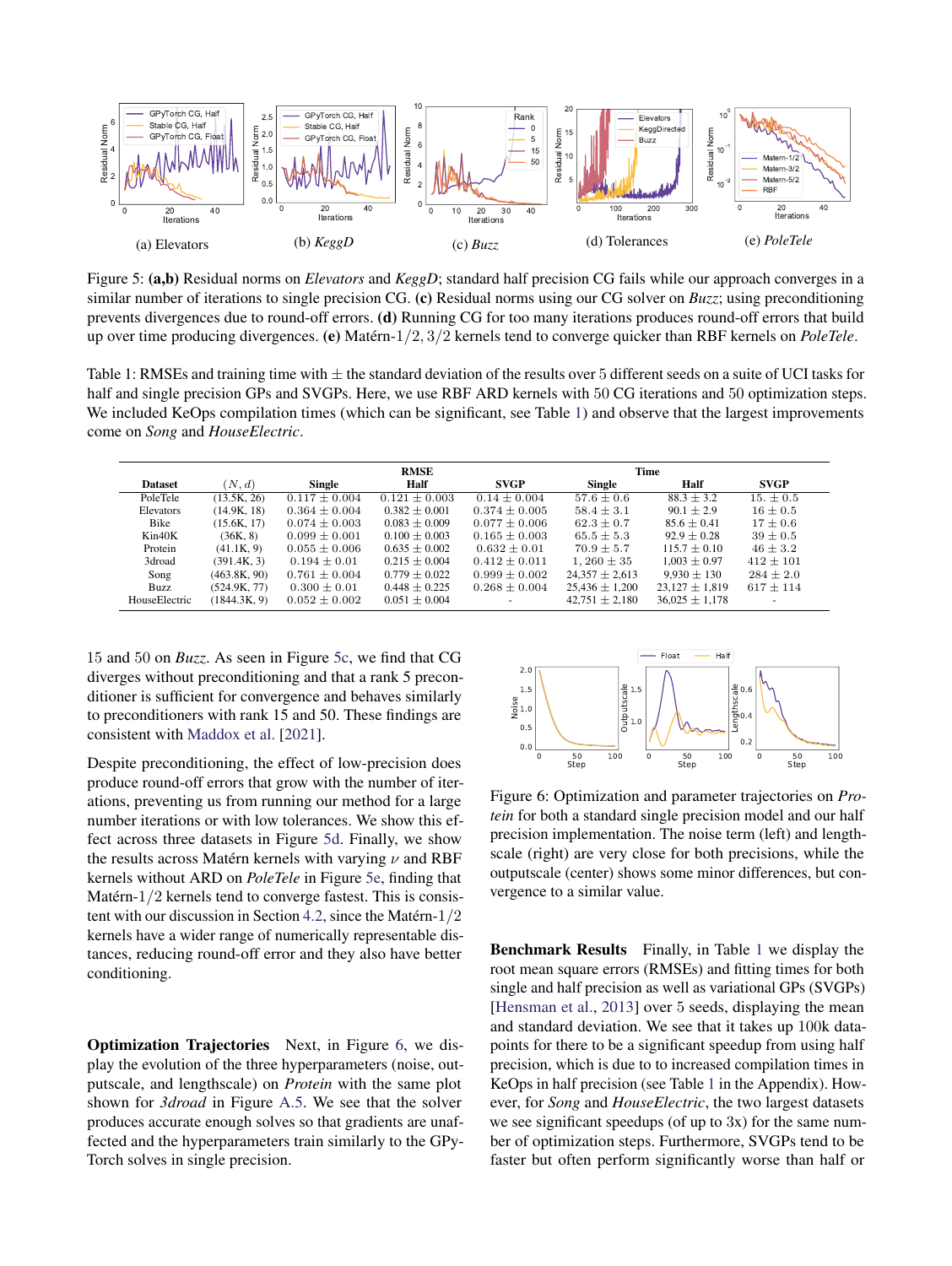single precision GPs. We were unable to run SVGPs on *HouseElectric* due to out of memory errors at test time on our servers.

# 7 CONCLUSION

Deep learning has benefited enormously from advances in hardware design and systems. While GPs have started to exploit GPU parallelization, with highly impactful systems such as GPyTorch [\[Gardner et al.,](#page-9-5) [2018\]](#page-9-5), there is essentially no work on low-precision inference with GPs, despite the widespread impact of low-precision optimization in deep learning. Indeed, low-precision GPs are nontrivial because the operations necessary for inference are relatively sensitive to the precision of the computations. In this respect, our work provides several new insights:

- *Training GPs in low-precision requires algorithmic modifications to ensure numerical stability*. To this end, we propose a stable version of conjugate gradients that uses scale translation, re-orthogonalization, preconditioning and mixed precision.
- *Mixing the precision of computations guarantees speedups while minimizing issues related to round-off errors*. To minimize catastrophic round-off error it is important to cast inexpensive but critical computations, such as the step sizes in CG, into higher precisions, while performing noncritical and large computations, such as MVMs, on lower precisions to gain runtime speedups.
- *The kernel choice affects the convergence behavior of GPs in lower precisions*. Mátern kernels converge faster than RBF kernels, as Mátern kernels have a wider range of numerically representable distances, reducing round-off error and poor conditioning.
- *Lower precisions slow the rate of decay of the eigenspectrum of the kernel matrices*. The change in the rate of decay of the eigenvalues introduced by using lower precisions has a detrimental effect both on the training convergence, by slowing the rate of progress of the CG iterations, and on the provable generalization guarantees, by increasing the effective dimensionality.
- *How the bits are split between matissa and exponent affect the training results*. We find float16 to be the easiest half precision standard to work with since it has a wider range of values (when compared to bfloat16) which avoids the CG steps from being clipped.
- *Our algorithm for training GPs in lower precisions can be used to broadly accelerate standard CG, beyond Gaussian process inference*. In many cases, there is no reason not to use the proposed procedures as a drop-in replacement for standard CG. Apart from reorthogonalization, the rest of the modifications that we

introduced into CG have no effect on single or double precision, and apply broadly.

These contributions will continue to appreciate with time, as hardware advances continue to further accelerate lowprecision computations.

There are also many promising directions for future research. The use of lower precisions and our mixed precision approach can be used in other iterative methods such as Lanczos [\[Pleiss et al.,](#page-9-29) [2018\]](#page-9-29) and MINRES [\[Pleiss et al.,](#page-9-30) [2020\]](#page-9-30). Our methods could also be adapted to approximate GP inference, e.g., for classification, and combined with scalable low rank approximations of the kernel matrix.

Acknowledgements We would like to thank Chris De Sa and Ke Alexander Wang for helpful discussions. This research is supported by an Amazon Research Award, Facebook Research, Google Research, Capital One, NSF CAREER IIS-2145492, NSF I-DISRE 193471, NIH R01DA048764-01A1, NSF IIS-1910266, and NSF 1922658 NRT-HDR.

### References

- <span id="page-8-6"></span>A. Abdelfattah, S. Tomov, and J. Dongarra. Investigating the benefit of fp16-enabled mixed-precision solvers for symmetric positive definite matrices using gpus. In *ICCS*, 2020.
- <span id="page-8-7"></span>A. Caponnetto and E. D. Vito. Optimal rates for the regularized least-squares algorithm. *FOCM*, 2007.
- <span id="page-8-2"></span>B. Charlier, J. Feydy, J. Glaunès, F.-D. Collin, and G. Durif. Kernel operations on the gpu, with autodiff, without memory overflows. *JMLR*, 2021.
- <span id="page-8-5"></span>Y. Chen, T. Luo, S. Liu, S. Zhang, L. He, J. Wang, L. Li, T. Chen, Z. Xu, N. Sun, et al. Dadiannao: A machinelearning supercomputer. In *IEEE/ACM International Symposium on Microarchitecture*, 2014.
- <span id="page-8-1"></span>K. Cutajar, M. Osborne, J. P. Cunningham, and M. Filippone. Preconditioning Kernel Matrices. *ICML*, 2016.
- <span id="page-8-0"></span>D. Das, N. Mellempudi, D. Mudigere, D. Kalamkar, S. Avancha, K. Banerjee, S. Sridharan, K. Vaidyanathan, B. Kaul, and E. Georganas. Mixed Precision Training of Convolutional Neural Networks using Integer Operations. *arXiv:1802.00930*, 2018.
- <span id="page-8-4"></span>J. W. Demmel. *Applied numerical linear algebra*. SIAM, 1997.
- <span id="page-8-8"></span>D. Dua and C. Graff. UCI machine learning repository, 2017. URL <http://archive.ics.uci.edu/ml>.
- <span id="page-8-3"></span>J. Feydy, A. Glaunès, B. Charlier, and M. Bronstein. Fast geometric learning with symbolic matrices. *NeurIPS*, 2020.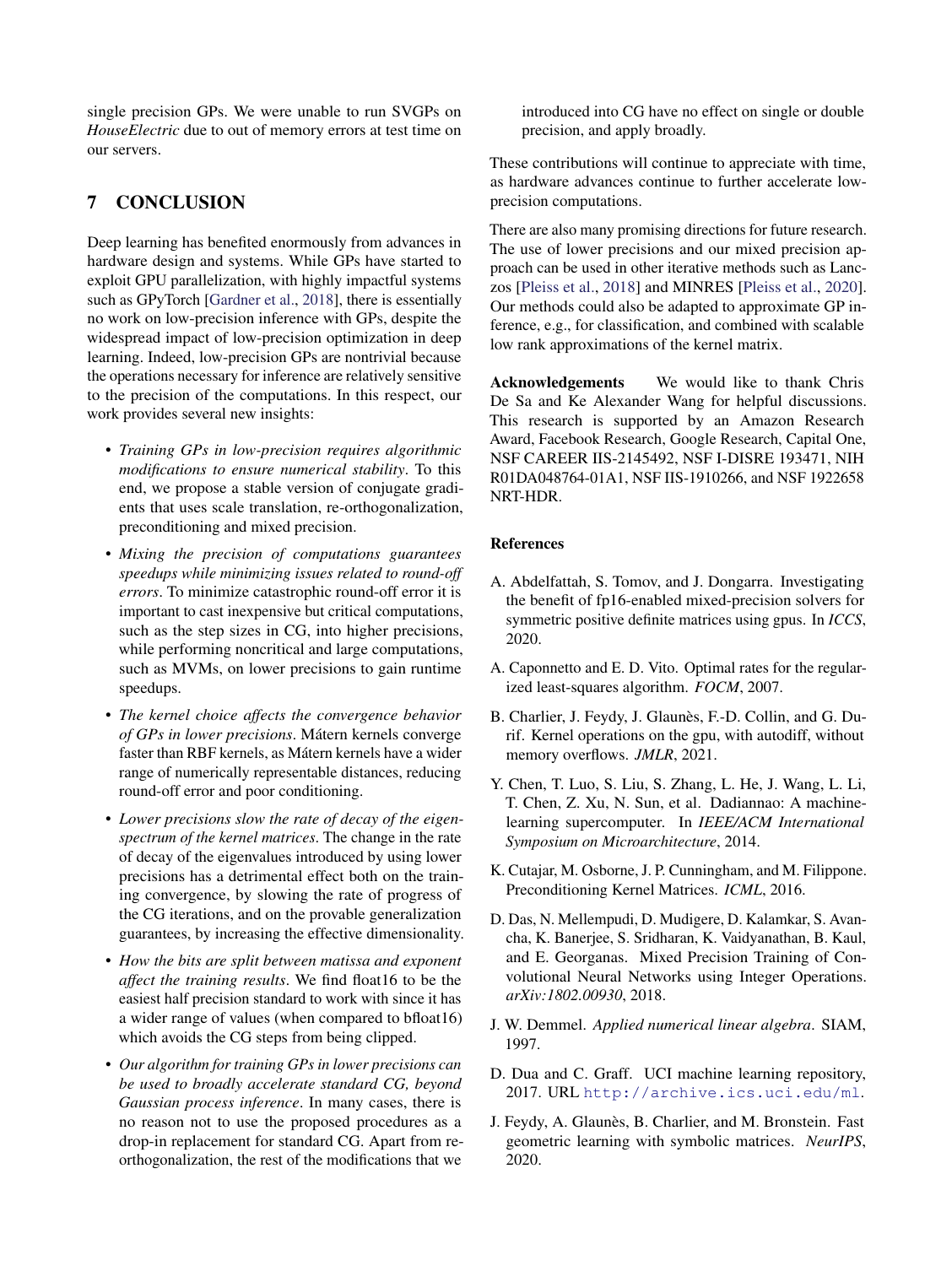- <span id="page-9-5"></span>J. R. Gardner, G. Pleiss, D. Bindel, K. Q. Weinberger, and A. G. Wilson. GPyTorch: Blackbox Matrix-Matrix Gaussian Process Inference with GPU Acceleration. *NeurIPS*, 2018.
- <span id="page-9-4"></span>M. Gibbs and D. J. MacKay. Efficient implementation of gaussian processes, 1997.
- <span id="page-9-11"></span>G. H. Golub and C. F. V. Loan. *Matrix Computations*. The Johns Hopkins University Press, 2018. Fourth Edition.
- <span id="page-9-19"></span>S. Gratton, S. E., and P. L. Titley-Peloquin D., Toint. Minimizing convex quadratics with variable precision conjugate gradients. *Numer Linear Algebra Appl.*, 2021.
- <span id="page-9-14"></span>S. Gupta, A. Agrawal, K. Gopalakrishnan, and P. Narayanan. Deep Learning with Limited Numerical Precision. *ICML*, 2015.
- <span id="page-9-20"></span>A. Haidar, P. Wu, S. Tomov, and J. Dongarra. Investigating half precision arithmetic to accelerate dense linear system solvers. In *8th workshop on latest advances in scalable algorithms for large-scale systems*, 2017.
- <span id="page-9-21"></span>A. Haidar, S. Tomov, J. Dongarra, and N. J. Higham. Harnessing gpu tensor cores for fast fp16 arithmetic to speed up mixed-precision iterative refinement solvers. In *SC18*, pages 603–613, 2018.
- <span id="page-9-13"></span>D. Hammerstrom. A vlsi architecture for high-performance, low-cost, on-chip learning. In *IJCNN*, 1990.
- <span id="page-9-18"></span>H. Harbrecht, M. Peters, and R. Schneider. On the Low-Rank Approximation by the Pivoted Cholesky Decomposition. *Applied Numerical Mathematics*, 2012.
- <span id="page-9-28"></span>J. Hensman, N. Fusi, and N. D. Lawrence. Gaussian Processes for Big Data. *UAI*, 2013.
- <span id="page-9-9"></span>M. R. Hestenes and E. Stiefel. Methods of Conjugate Gradients for Solving Linear Systems. *Journal of Research of the National Bureau of Standards*, 1952.
- <span id="page-9-22"></span>N. J. Higham. Numerical stability of algorithms at extreme scale and low precisions. *Manchester Institute for Mathematical Sciences*, 2021.
- <span id="page-9-3"></span>N. J. Higham and S. Pranesh. Exploiting lower precision arithmetic in solving symmetric positive definite linear systems and least squares problems. *SIAM Jour. on Scientific Computing*, 2021.
- <span id="page-9-0"></span>Intel. bfloat16 - Hardware Numerics Definition, 2018. URL [https://www.intel.com/content/](https://www.intel.com/content/dam/develop/external/us/en/documents/bf16-hardware-numerics-definition-white-paper.pdf) [dam/develop/external/us/en/documents/](https://www.intel.com/content/dam/develop/external/us/en/documents/bf16-hardware-numerics-definition-white-paper.pdf) [bf16-hardware-numerics-definition](https://www.intel.com/content/dam/develop/external/us/en/documents/bf16-hardware-numerics-definition-white-paper.pdf)[white-paper.pdf](https://www.intel.com/content/dam/develop/external/us/en/documents/bf16-hardware-numerics-definition-white-paper.pdf).
- <span id="page-9-15"></span>B. Jacob, S. Kligys, B. Chen, M. Zhu, M. Tang, A. Howard, H. Adam, and D. Kalenichenko. Quantization and Training of Neural Networks for Efficient Integer-Arithmetic-Only Inference. *CVPR*, 2018.
- <span id="page-9-26"></span>W. Kahan. Further Remarks on Reducing Truncation Errors, Commun. *Assoc. Comput. Mach, 8:40*, 1965.
- <span id="page-9-7"></span>W. Kahan. IEEE standard 754 for Binary Floating-Point Arithmetic. *Lecture Notes on the Status of IEEE*, 1996.
- <span id="page-9-17"></span>Q. Le, T. Sarlós, A. Smola, et al. Fastfood-approximating kernel expansions in loglinear time. In *ICML*, 2013.
- <span id="page-9-16"></span>X. Li and P. Li. Quantization algorithms for random fourier features. In *ICML*. PMLR, 2021.
- <span id="page-9-24"></span>Z. Li and C. M. De Sa. Dimension-free bounds for lowprecision training. *Advances in Neural Information Processing Systems*, 32, 2019.
- <span id="page-9-25"></span>W. J. Maddox, G. Benton, and A. G. Wilson. Rethinking parameter counting in deep models: Effective dimensionality revisited. *arXiv:2003.02139*, 2020.
- <span id="page-9-27"></span>W. J. Maddox, S. Kapoor, and A. G. Wilson. When are iterative gaussian processes reliably accurate? *arXiv preprint arXiv:2112.15246*, 2021.
- <span id="page-9-12"></span>G. Meanti, L. Carratino, L. Rosasco, and A. Rudi. Kernel methods through the roof: handling billions of points efficiently. *NeurIPS*, 2020.
- <span id="page-9-1"></span>P. Micikevicius, S. Narang, J. Alben, G. Diamos, E. Elsen, D. Garcia, B. Ginsburg, M. Houston, O. Kuchaiev, and G. Venkatesh. Mixed Precision Training. *arXiv:1710.03740*, 2017.
- <span id="page-9-10"></span>J. Nocedal and S. J. Wright. *Numerical Optimization*. Springer, 2006. Second Edition.
- <span id="page-9-2"></span>NVIDIA. Nvidia tesla v100 gpu architecture. Technical report, Technical Report WP-08608, 2017. URL [https:](https://images.nvidia.com/content/volta-architecture/pdf/volta-architecture-whitepaper.pdf) [//images.nvidia.com/content/volta](https://images.nvidia.com/content/volta-architecture/pdf/volta-architecture-whitepaper.pdf)[architecture/pdf/volta-architecture](https://images.nvidia.com/content/volta-architecture/pdf/volta-architecture-whitepaper.pdf)[whitepaper.pdf](https://images.nvidia.com/content/volta-architecture/pdf/volta-architecture-whitepaper.pdf).
- <span id="page-9-23"></span>M. Opper and F. Vivarelli. General bounds on bayes errors for regression with gaussian processes. *Advances in Neural Information Processing Systems*, 11, 1998.
- <span id="page-9-29"></span>G. Pleiss, J. Gardner, K. Weinberger, and A. G. Wilson. Constant-time predictive distributions for gaussian processes. In *International Conference on Machine Learning*, pages 4114–4123. PMLR, 2018.
- <span id="page-9-30"></span>G. Pleiss, M. Jankowiak, D. Eriksson, A. Damle, and J. R. Gardner. Fast Matrix Square Roots with Applications to Gaussian Processes and Bayesian Optimization. *NeurIPS*, 2020.
- <span id="page-9-8"></span>C. E. Rasmussen and C. K. I. Williams. *Gaussian processes for machine learning*. MIT Press, 2008.
- <span id="page-9-6"></span>K. A. Wang, G. Pleiss, J. R. Gardner, S. Tyree, K. Q. Weinberger, and A. G. Wilson. Exact Gaussian Processes on a Million Data Points. *NeurIPS*, 2019.